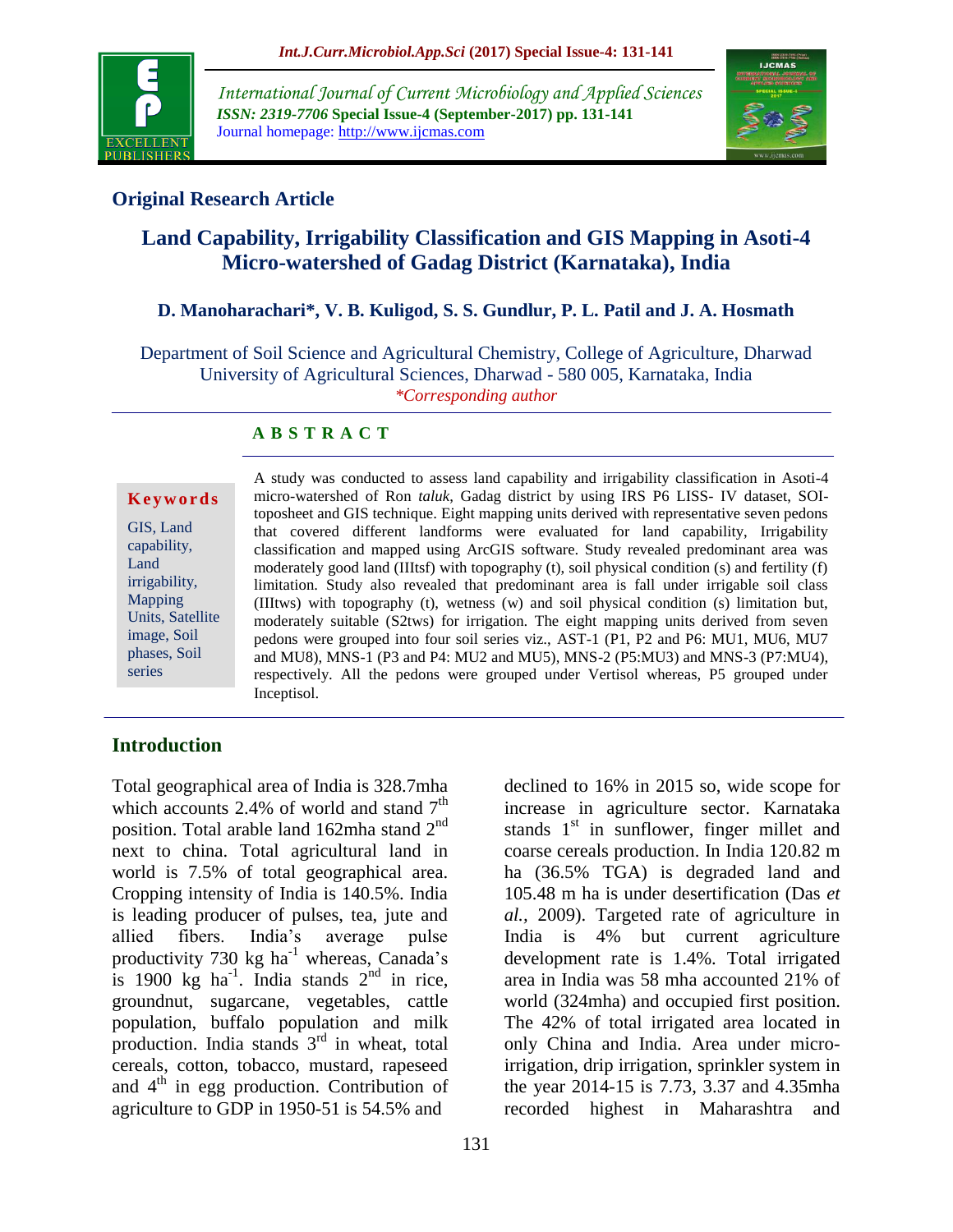Rajasthan, respectively. Total distributed area under sprinkler irrigation in world is 35mha. Irrigation through tube well and canal sources were 57 and 32%, respectively. Rice is world largest irrigated cereal occupied 29% of irrigated crop. Punjab, Haryana, UP states predominant areas under irrigation occupied 98.1, 87 and 75%, respectively. But, highest area under total irrigation is noticed in Uttar Pradesh. Overexploitation of natural resources and scarcity of inputs like chemical fertilizers denote intensive agriculture. The problems of declining soil fertility, stagnant yield level and unfettered soil erosion are associated with intensive agriculture in developed countries. Land productivity is in decline trend due to degradation and pollution aspect. To achieve sustainability, evaluation and detailed characterization of land resources giving its potential and constraints becomes pre-requisite.

At present, most systems of land evaluation are interpretative classification. A general evaluation based on limitations of land characteristics, is best illustrated in the USDA capability classification. Land capability classification is an interpretative grouping of soils mainly based on the inherent soil characteristics, external land features and climatic factors that limit the use of land for agricultural purposes. The classification points out automatically the possibilities and limitations of the climate and soil for each crop and type of agriculture. Land resource inventory is mandatory tool to decide soil health and crop productivity. Remote sensing data coupled with soil survey information (SIS) can be integrated in the Geographical Information System (GIS) to assess crop suitability for various soil and biophysical conditions. Keeping in view the above mentioned facts and figures, present investigation entitled "Land capability,

Irrigability and GIS mapping in Asoti-4 micro-watershed of Gadag district (Karnataka)" was carried out.

## **Materials and Methods**

## **Study area**

Asoti-4 (4D7C4S2g) micro-watershed belongs to Asoti sub-watershed lies 45 km away from Gadag district, Karnataka and located in Ron *taluk*. Which covered 267.04 ha area and located between  $15^0 48' 9.014"$ N to  $15^0$  49' 26.003" N latitude,  $75^0$  35' 23.398" E to  $75^{\circ}$  36' 28.813" E longitude and mean elevation ranged from 441.5 to 541.5 m above MSL. The location map was depicted in Fig 1. The watershed is flat terrain. The climate is semiarid type with mean annual temperature is 25 ºC. Average soil temperature ranged from 28 °C to 32 °C (> 22ºC). So, Isohyperthermic temperature regime and Ustic moisture regime was observed. The area received a mean annual rainfall of 671 mm. predominantly, basalt, schist, granite, gneiss rocks lead to development of deep black soils. The 2:1 types of clay minerals were observed in the Vertisols. The Vertisols and Inceptisols were predominant soil orders existed in microwatershed.

## **Method of data collection**

The False Colour Composite (FCC) of IRS P6 LISS IV satellite image (Fig 2) and SOI toposheet (Fig 3) is used to physical traverse of micro-watershed. The pedon locations were fixed based on heterogeneity (Fig 4). The seven soil profiles were studied for morphological, physical and chemical properties. The weighted mean of those results were used for land evaluation. The eight mapping units and 4 soil series were derived from seven pedons in the study area. Further, the cadastral base map was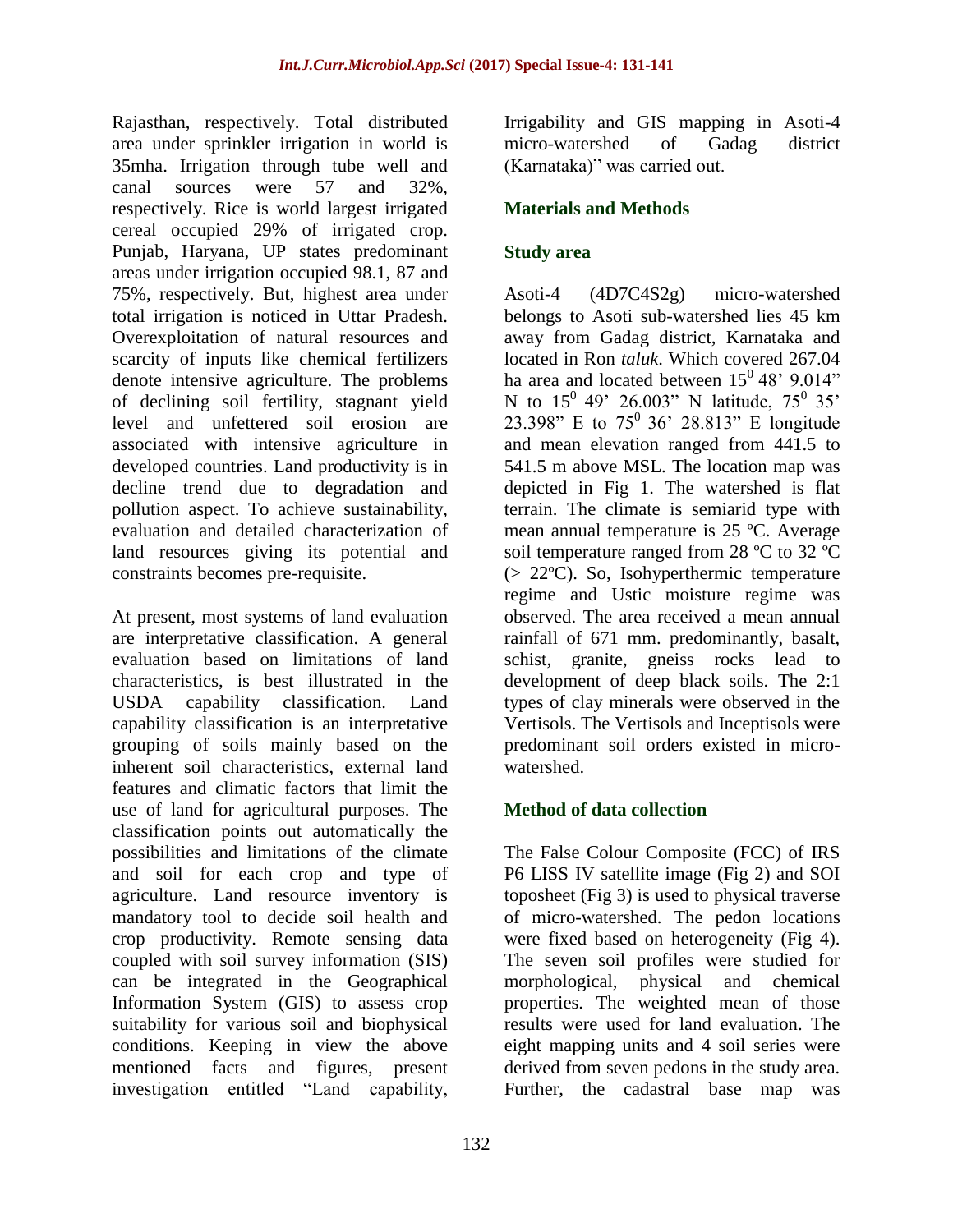georeferenced, vectorized and created shape files using Arc GIS 10.3 software. The land capability and Irrigability maps were prepared.

The land capability was mainly based on the inherent soil characteristics, external land features and environmental factors. The land capability classes and sub-classes were arrived as per the guidelines of Soil Survey Manual (Anon., 1971). The criteria used for land capability classification were presented in Table 1. Soil site suitability classes for irrigation are useful in grouping of soils according to their suitability for sustained use under irrigation. The classes were defined in terms of the degree of soil limitations. Soil site suitability classes for irrigation are determined as per the guide lines proposed by Sehgal (1996).

The criteria used for land Irrigability classification were presented in Table 2. The soil site characteristics used for land evaluation is given in Table 3.

## **Results and Discussion**

The weighted mean of physico-chemical parameters of pedons (Table 4) used for taxonomic classification and land evaluation are depicted in Table 5. The soil phases and series were mapped and depicted in Fig 5 and 6.

All the mapping units were moderately good lands but limitations differed. The mapping unit, MNS2mB2Cag1- MU2 was moderately good land with only soil chemical condition as limitation (organic carbon) whereas, remaining mapping units were moderately good land with higher limitations of topographic parameter (erosion), soil physical condition (texture) and soil chemical status (organic carbon). While coding mapping units, MU1, MU2, MU3 and MU4 had higher limitations value

and are likely to fall under category, IV fortunately; organic carbon content is a correctable factor by good management practices. As a result, mapping units, MU1, MU2, MU3 and MU4 were classified under land capability class-III. Nagendra and Patil (2015), Pramod and Patil (2015) and Madhan Mohan (2008) also inferred the similar observations. Predominantly, area is having topographic, soil physical condition and fertility constraints so, area fall under moderately good land- IIItsf. The pedons and mapping units evaluated for land capability classification is given in Table 6. The land capability map is shown in Fig 7.

The soils of the study area are partly under lift irrigation and partly under rainfed situation. The study area was grouped based on suitability for irrigation. The study resulted that all the mapping units were under irrigable soil class-IIItws with topography (erosion), wetness (drainage outlets) and soil physical constraints (texture).

All the mapping units are fall under irrigable soil class. The pedons and mapping units evaluated for land irrigability classification is given in Table 7. The land irrigability map is shown in Fig 8. The farmers are using traditional source of water which they call by local name *Rottibore*. The underground pipe at 20 to 30m deep conducts water by gravity from nearby natural streams to individual fields. This water is used for irrigation.

Additionally, farmers pump water from stream through electric pumps. Erratic rainfall is the main constraint in Asoti-4 micro-watershed. The micro-watershed was falls under rain shadow area. The similar observations were also made by Nagendra and Patil (2015) and Pramod and Patil (2015) through their study in the Gadag district.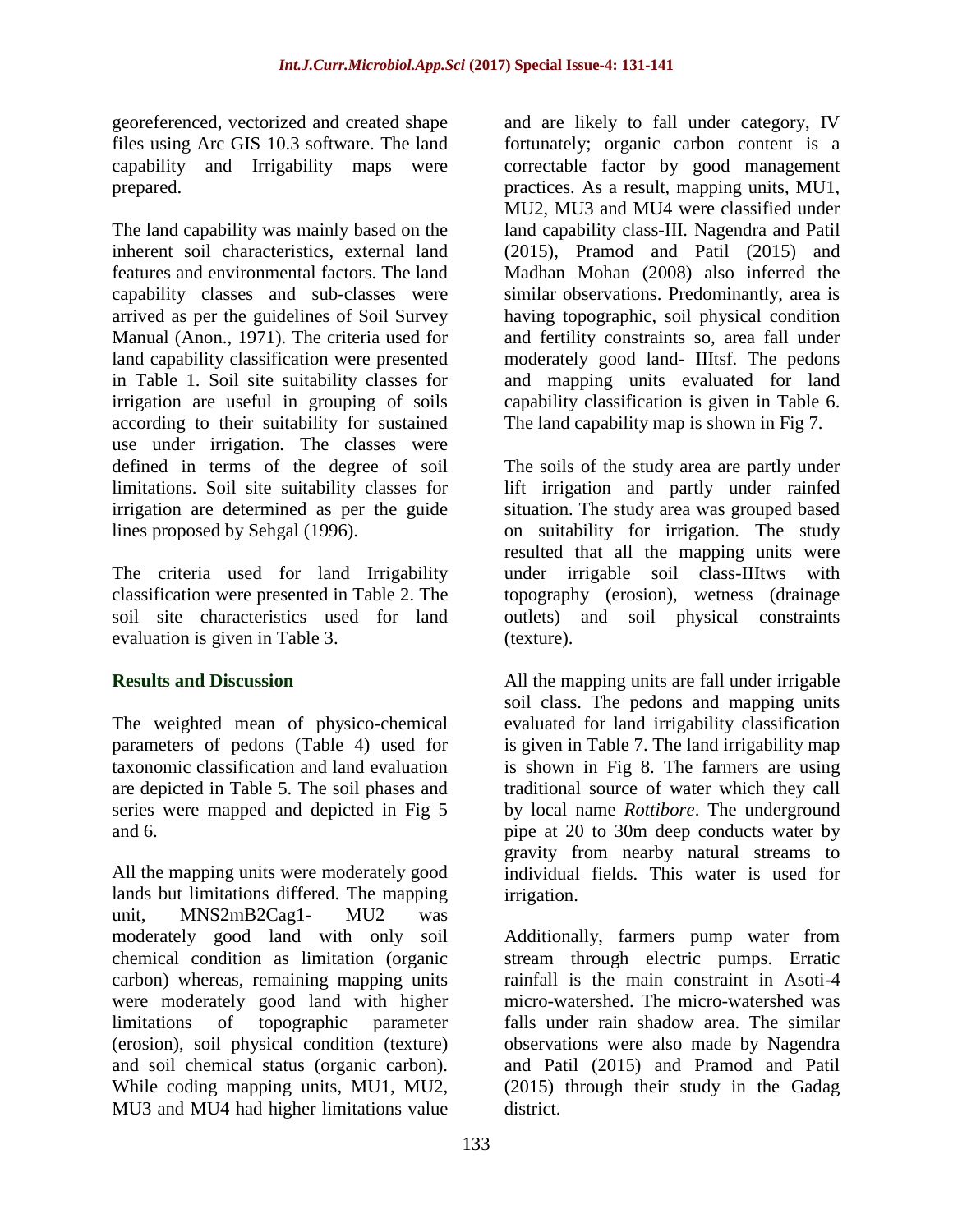## **Table.1** Criteria of land capability classification

| <b>Land Characteristics</b>       | Class-I    | Class-II              | $Class-III$              | Class-IV            | Class-V                       | Class-VI                  | Class-VII                       | Class-VIII               |  |
|-----------------------------------|------------|-----------------------|--------------------------|---------------------|-------------------------------|---------------------------|---------------------------------|--------------------------|--|
| Topography(t)                     |            |                       |                          |                     |                               |                           |                                 |                          |  |
| Slope (%)                         | $0 - 1$    | $1 - 3$               | $3 - 8$                  | $8 - 15$            | Up to $3$                     | 15-35                     | $35 - 50$                       | >50                      |  |
| Erosion                           | Nil        | Slight                | Moderate                 | Severe              | Nil                           | Nil                       | V. severe                       |                          |  |
|                                   |            |                       |                          | Wetness $(w)$       |                               |                           |                                 |                          |  |
| Flooding                          | $Nil$ (F0) | $Nil$ (F0)<br>(F0/F1) | Nil to slight<br>(F1/F2) | Slight to mod. (F3) | Moderate to severe<br>(F0/F3) | Nil to severe,<br>(F0/F4) | Nil to V. severe                |                          |  |
| Drainage (1)                      | Well       | Mod. well             | Imperfect                | Poor                | V. poor                       | Excessive                 | Excessive                       | Excessive                |  |
| Physical soil condition (s)       |            |                       |                          |                     |                               |                           |                                 |                          |  |
| <b>Surface Texture</b>            | loam       | sil &cl               | sl &c                    | scl                 | s, c (m)                      | ls, cl                    | $\text{ls}, \text{s}, \text{c}$ | $\vert$ s, c, c          |  |
| Soil depth (cm)                   | >150       | 150-100               | 100-50                   | 50-25               | $\overline{\phantom{a}}$      | $25-10$                   | $25-10$                         | $<$ 10                   |  |
| Surface stoniness (%)             | $<$ 1      | $1 - 3$               | $3-5$                    | $5 - 8$             | $8 - 15$                      | 15-40                     | $40 - 75$                       | >75                      |  |
| Sub-surface Crs. Frg. (%)         | <15        | <15                   | $15 - 35$                | $35 - 50$           | 50-75                         | 50-75                     | 50-75                           | >75                      |  |
|                                   |            |                       |                          | Fertility (f)       |                               |                           |                                 |                          |  |
| CEC cmol $(p^+)$ kg <sup>-1</sup> | $40-16$    | $16-12$               | $16-12$                  |                     |                               |                           | $\overline{\phantom{a}}$        |                          |  |
| BS(%)                             | $80 +$     | $80+$                 | 80-50                    | 50-35               | 50-35                         | $35 - 15$                 | <15                             | $\overline{\phantom{a}}$ |  |
| $OC (0-15cm) (%)$                 | >1         | $0.75 - 1.0$          | $0.5 - 0.75$             | < 0.5               | < 0.5                         | $\overline{\phantom{a}}$  | $\overline{\phantom{a}}$        | $\overline{a}$           |  |
| Salinity EC (dS/m)                | $\leq$ 1   | $2 - 4$               | $2 - 4$                  | $4 - 8$             | $8 - 15$                      | $15 - 35$                 | $35 - 50$                       | >50                      |  |

## **Table.2** Criteria of land Irrigability classification

|                           |                            |                  | Land irrigability classes      |                         |                |                |  |  |  |
|---------------------------|----------------------------|------------------|--------------------------------|-------------------------|----------------|----------------|--|--|--|
| Land characteristics      | S <sub>1</sub>             |                  | S <sub>2</sub>                 | S <sub>3</sub>          | N <sub>1</sub> | N <sub>2</sub> |  |  |  |
|                           | (suitable)                 |                  | (moderate)                     | (marginal)              | (not-suitable) | (not suitable) |  |  |  |
|                           | Class-I                    | Class-II         | Class-III                      | Class-IV                | Class-V        | Class-VI       |  |  |  |
|                           |                            |                  | Topography (t)                 |                         |                |                |  |  |  |
| Slope $(\%)$              | $<$ 1                      | $1 - 3$          | $3 - 5$                        | $5-10$                  | $10-15$        | $>25$          |  |  |  |
| Erosion                   | Nil                        | Slight           | Moderate                       | Severe                  | v. severe      | Very severe    |  |  |  |
|                           |                            |                  | $W{\text{etness}}(w)$          |                         |                |                |  |  |  |
| Drainage                  | Well                       | Mod. well        | Imperfect                      | Poor<br>V. poor         |                | Excessive      |  |  |  |
| Drainage outlets          | Suitable outlets available |                  | Suitable outlets not available |                         |                |                |  |  |  |
|                           |                            |                  | Physical soil condition (s)    |                         |                |                |  |  |  |
| Surface texture           | Sandy loam to clay<br>loam | Loamy sand, clay | Sand, clay                     | Sand, clay              | Any texture    | Any texture    |  |  |  |
| Effective Soil depth (cm) | >90                        | $45-90$          | 22.5-45                        | $7.5 - 22.5$            | < 7.5          | < 7.5          |  |  |  |
| Rock out crops (m) apart  | 40                         | 20               | 15                             | $\overline{\mathbf{5}}$ | $<$ 5          |                |  |  |  |
| Sub-surface Crs. Frg. (%) | $\leq$ 5                   | $5 - 15$         | $15 - 35$                      | $35 - 65$               | >65            | >65            |  |  |  |
|                           |                            |                  | Chemical parameters (f)        |                         |                |                |  |  |  |
| $\rm EC$                  | $0 - 4$                    | $4 - 8$          | $8-16$                         | 16-30                   | $>30$          | >30            |  |  |  |
| ESP $(\%)$                | $0 - 5$                    | $5 - 15$         | $15 - 25$                      | $25 - 45$               | >45            | >45            |  |  |  |
| CaCO <sub>3</sub> (%)     | $0 - 5$<br>$5 - 15$        |                  | $15 - 30$                      | $30 - 50$               | $>50$          |                |  |  |  |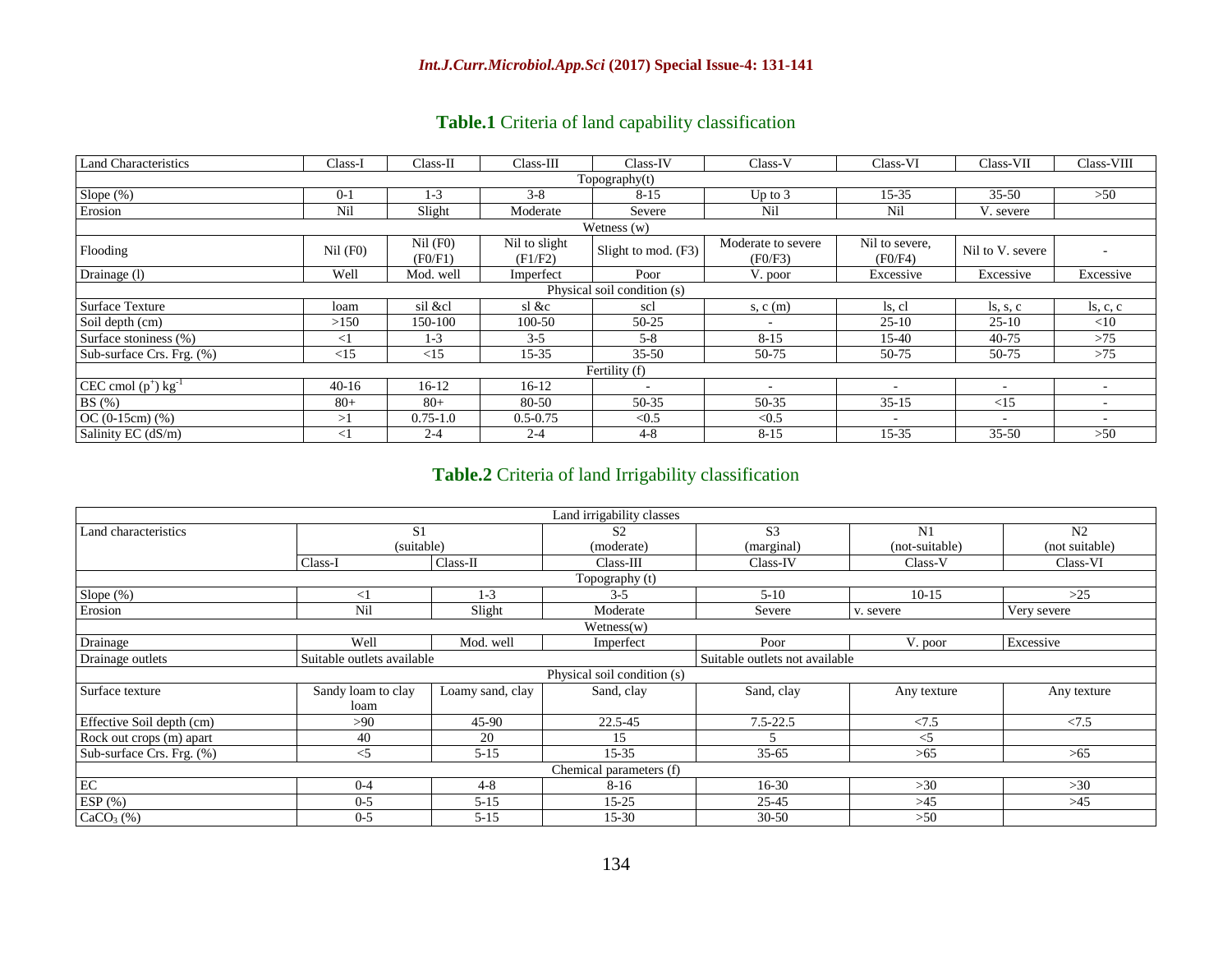#### *Int.J.Curr.Microbiol.App.Sci* **(2017) Special Issue-4: 131-141**

|          | Site characteristics | P1                      | P2       | P3      | P4      | P <sub>5</sub> | P <sub>6</sub> | P7   |  |  |  |  |  |
|----------|----------------------|-------------------------|----------|---------|---------|----------------|----------------|------|--|--|--|--|--|
| Climate  | $MARF$ (mm)          |                         | $671$ mm |         |         |                |                |      |  |  |  |  |  |
|          | $MAT(^0C)$           |                         |          |         |         | $25^{\circ}C$  |                |      |  |  |  |  |  |
| Landform | Slope $(\%)$         | 1-3                     | 1-3      | $0 - 1$ | $0 - 1$ | 170            | 1-3            | 1-3  |  |  |  |  |  |
|          | Erosion              | Moderate                | Mod.     | Mod.    | Slight  | Mod.           | Mod.           | Mod. |  |  |  |  |  |
|          | Drainage             | Moderately well drained |          |         |         |                |                |      |  |  |  |  |  |

### **Table.3** Soil site characteristics used for land evaluation

### **Table.4** Weighted mean of soil profile parameters for land evaluation and soil classification

| Pedons | Depth<br>(cm) | Coarse<br>fragments % | Sand % | Silt<br>$\%$ | Clay<br>% | рH   | EC<br>dSm | ОC<br>gkg                      | $CaCO3$ % | $CEC \, \text{cmol}(p+) \, \text{kg}^{-}$ | BS%   | <b>ESP</b> | CEC/Clay |
|--------|---------------|-----------------------|--------|--------------|-----------|------|-----------|--------------------------------|-----------|-------------------------------------------|-------|------------|----------|
| $P-1$  | 95            | 0.12                  | 14.10  | 20.53        | 65.43     | 8.56 | 0.28      | 4.3                            | 7.38      | 60.67                                     | 93.33 | 4.57       | 0.93     |
| $P-2$  | 55            | 0.17                  | 10.00  | 22.40        | 67.65     | 8.68 | 0.56      | 5.8                            | 7.50      | 61.00                                     | 91.15 | 4.54       | 0.90     |
| $P-3$  | 68            | 0.15                  | 10.00  | 22.45        | 67.61     | 8.49 | 0.86      | 72<br>$\overline{\phantom{a}}$ | 9.25      | 60.20                                     | 95.03 | 4.52       | 0.89     |
| $P-4$  | 100           | 0.14                  | 16.65  | 18.57        | 64.77     | 8.80 | 0.46      | 4.0                            | 13.09     | 61.03                                     | 92.90 | 4.10       | 0.94     |
| $P-5$  | 70            | 0.17                  | 18.50  | 14.30        | 67.20     | 8.6  | 0.43      | 3.0                            | 4.69      | 58.55                                     | 93.68 | 4.51       | 0.87     |
| $P-6$  | 65            | 0.17                  | 21.30  | 13.15        | 65.55     | 8.59 | 0.29      | 4.9                            | 6.25      | 59.10                                     | 93.15 | 3.98       | 0.91     |
| $P-7$  | 75            | 0.17                  | 35.95  | 15.35        | 48.71     | 8.74 | 0.33      | 3.3                            | 4.97      | 51.45                                     | 88.82 | 3.88       | 1.52     |

## **Table.5** Soil taxonomical classificati and grouping of mapping units and pedons

| Sl.<br>No. | Series name  | MU. No.         | Mapping units/Soil<br>phases | Pedon No.      | Taxonomic classification                                                 | Description                                                                                                                                                                      |  |  |  |
|------------|--------------|-----------------|------------------------------|----------------|--------------------------------------------------------------------------|----------------------------------------------------------------------------------------------------------------------------------------------------------------------------------|--|--|--|
|            |              | MU1             | MNS1mB2                      | P1, P6         |                                                                          |                                                                                                                                                                                  |  |  |  |
|            | AST1-Series  | MU <sub>6</sub> | AST2mB2                      | P <sub>2</sub> | Very fine, smectitic, super active,                                      | Soils are deep and very fine clay textured. Within 100 cm mineral                                                                                                                |  |  |  |
|            |              | MU7             | HMN1mB2                      | P <sub>2</sub> | isohyperthermic, Typic haplustert                                        | surface, presence of 25cm or more thick slickensides or wedge shaped<br>peds. Cracks open and close periodically.                                                                |  |  |  |
|            |              | MU8             | HMN2mB2g1                    | P <sub>2</sub> |                                                                          |                                                                                                                                                                                  |  |  |  |
|            | MNS-1 series | MU2             | MNS2mB2Cag1                  | P <sub>4</sub> | Very fine, smectitic, super active,                                      | Soils are deep and very fine clay textured. Within 100cm mineral<br>surface, presence of 25cm or more thick slickensides or wedge shaped                                         |  |  |  |
|            |              | MU <sub>5</sub> | AST1mB2Cag1                  | P <sub>3</sub> | isohyperthermic, Typic calciustert                                       | peds. Cracks open and close periodically. Usterts that has calcic<br>horizon within 100cm depth.                                                                                 |  |  |  |
|            | MNS-2 series | MU3             | MNS3mB2                      | P5             | Very fine, smectitic, super active,<br>isohyperthermic, Typic haplustept | Soils are deep and very fine clay textured, presence of cambic horizon<br>within 100cm of mineral surface                                                                        |  |  |  |
|            | MNS-3 series | MU4             | MNS4mB2                      | P7             | Fine, smectitic, super active,<br>isohyperthermic, Typic haplustert      | Soils are deep and fine clay textured. Within 100cm mineral surface,<br>presence of 25cm or more thick slickensides or wedge shaped peds.<br>Cracks open and close periodically. |  |  |  |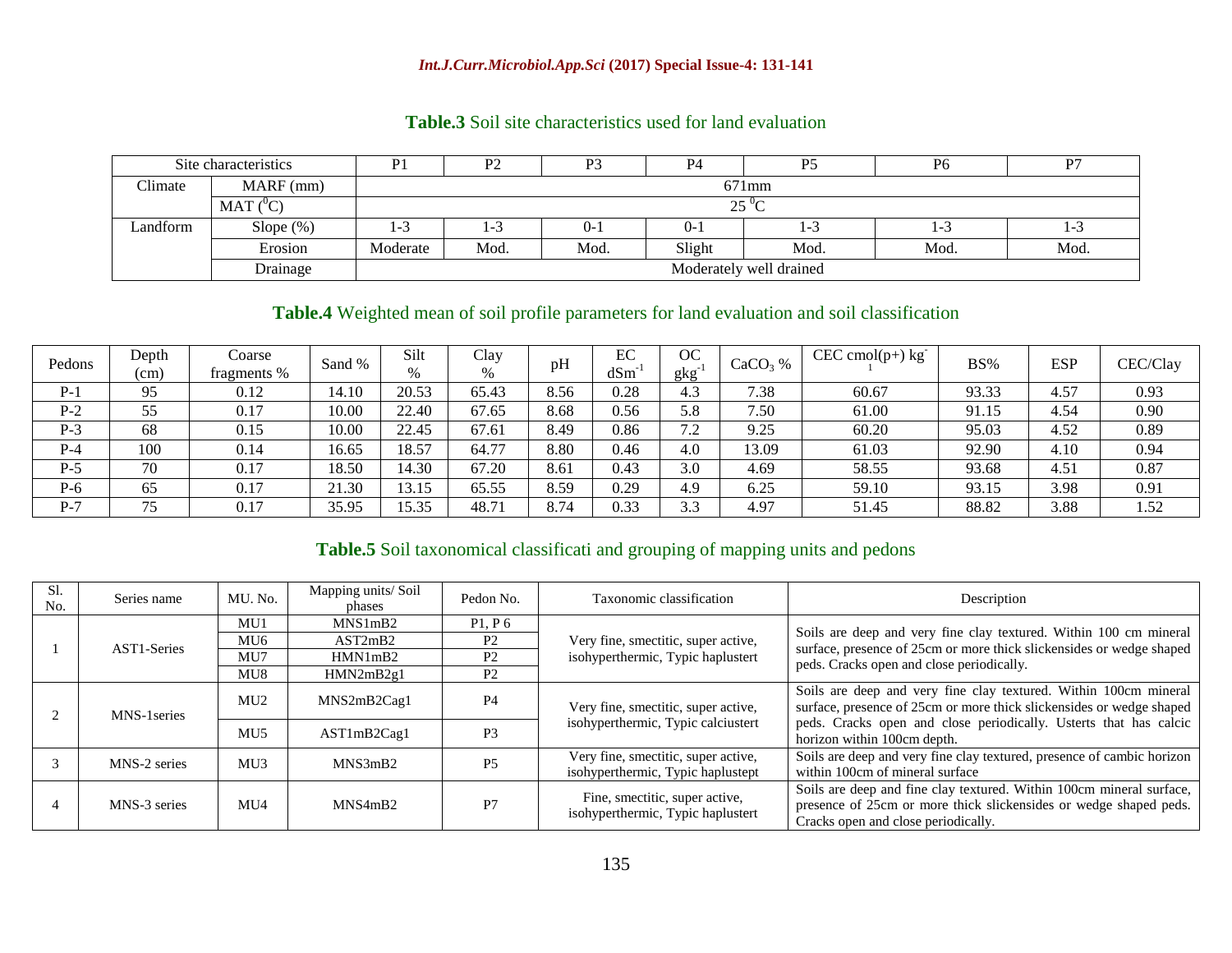|                               | Landform/topography (t) |              | Wetness $(w)$ |       | Physical properties (s) |                      |         |                     |    | Chemical properties and fertility status<br>(f) |            |           |                                |
|-------------------------------|-------------------------|--------------|---------------|-------|-------------------------|----------------------|---------|---------------------|----|-------------------------------------------------|------------|-----------|--------------------------------|
| Pedons                        | Slope                   | Erosion      | Drainage      | Flood | Depth                   | Surface<br>stoniness | Texture | Coarse<br>Fragments | EC | OC                                              | <b>CEC</b> | <b>BS</b> | LCC                            |
| Pedon-1<br>(MU <sub>1</sub> ) | $\mathbf{I}$            | III          | $\mathbf{I}$  |       |                         |                      | III     |                     |    | IV                                              |            |           | $III^*_{(t, )}$<br>s.f)        |
| Pedon-2<br>(MU 6, 7, 8)       | $\mathbf{I}$            | III          | $\mathbf H$   |       |                         |                      | III     |                     |    | III                                             |            |           | III<br>(t, s, f)               |
| Pedon-3<br>(MU <sub>5</sub> ) |                         | III          | $\mathbf{I}$  |       |                         |                      | III     |                     |    | III                                             |            |           | III<br>(f, t, s)               |
| Pedon-4<br>(MU2)              |                         | $\mathbf{I}$ | $\mathbf{I}$  |       |                         |                      | III     |                     |    | IV                                              |            |           | $III^*_{(s, \cdot)}$<br>f      |
| Pedon-5<br>$(MU_3)$           | $\mathbf{I}$            | III          | $\mathbf{I}$  |       |                         |                      | III     |                     |    | IV                                              |            | л.        | $III^*$ <sub>(t,</sub><br>s.f) |
| Pedon-6<br>(MU1)              | $\mathbf{I}$            | III          | $\mathbf{I}$  |       |                         |                      | III     |                     |    | IV                                              |            |           | $III^*_{(t, )}$<br>s.f)        |
| Pedon-7<br>(MU <sub>4</sub> ) | $_{\rm II}$             | III          | П             |       |                         |                      | III     |                     |    | IV                                              |            | п.        | $III^*_{(t, )}$<br>s, f        |

### **Table.6** Land capability classification of pedons in Asoti-4 micro-watershed

Note: \*: It indicated correctable organic carbon limitation

### **Table.7** Land irrigability classification of pedons in Asoti-4 micro-watershed

|                               |                     | Landform/<br>topography (t) |              | Wetness $(w)$       | Physical properties (s) |                  |         |                     | Chemical properties and<br>fertility status (f) |            |                   | Land Irrigability               | Suitability<br>for          |  |
|-------------------------------|---------------------|-----------------------------|--------------|---------------------|-------------------------|------------------|---------|---------------------|-------------------------------------------------|------------|-------------------|---------------------------------|-----------------------------|--|
| Pedons                        | Slope               | Erosion                     | Drainage     | Drainage<br>outlets | Depth                   | Rock<br>outcrops | Texture | Coarse<br>Fragments | EC                                              | <b>ESP</b> | CaCO <sub>3</sub> | classification                  | irrigation                  |  |
| Pedon-1<br>$(MU_1)$           | $\overline{\rm II}$ | III                         | $\rm II$     | $\rm III$           |                         |                  | III     |                     |                                                 |            | $\rm II$          | $\mathop{\rm III}$<br>(t, w, s) | S <sub>2</sub><br>(t, w, s) |  |
| Pedon-2<br>(MU 6, 7, 8)       | $\mathbf{I}$        | III                         | $\mathbf{I}$ | $\rm III$           |                         |                  | III     |                     |                                                 |            | $\mathbf I$       | Ш<br>(t, w, s)                  | S <sub>2</sub><br>(t, w, s) |  |
| Pedon-3<br>(MU <sub>5</sub> ) |                     | III                         | $\mathbf{I}$ | III                 |                         |                  | III     |                     |                                                 |            | П                 | Ш<br>(t, w, s)                  | S <sub>2</sub><br>(t, w, s) |  |
| Pedon-4<br>(MU2)              |                     | III                         | $\mathbf{I}$ | III                 |                         |                  | III     |                     |                                                 |            | $\mathbf{I}$      | III<br>(t, w, s)                | S <sub>2</sub><br>(t, w, s) |  |
| Pedon-5<br>$(MU_3)$           | $_{\rm II}$         | III                         | $\mathbf{I}$ | III                 |                         |                  | III     |                     |                                                 |            |                   | III<br>(t, w, s)                | S <sub>2</sub><br>(t, w, s) |  |
| Pedon-6<br>$(MU_1)$           | $\overline{\rm II}$ | III                         | $\mathbf{I}$ | III                 |                         |                  | III     |                     |                                                 |            | $\mathbf I$       | $\mathop{\rm III}$<br>(t, w, s) | S <sub>2</sub><br>(t, w, s) |  |
| Pedon-7<br>(MU <sub>4</sub> ) | $_{\rm II}$         | III                         | $\mathbf{I}$ | III                 |                         |                  | III     |                     |                                                 |            |                   | Ш<br>(t, w, s)                  | S <sub>2</sub><br>(t, w, s) |  |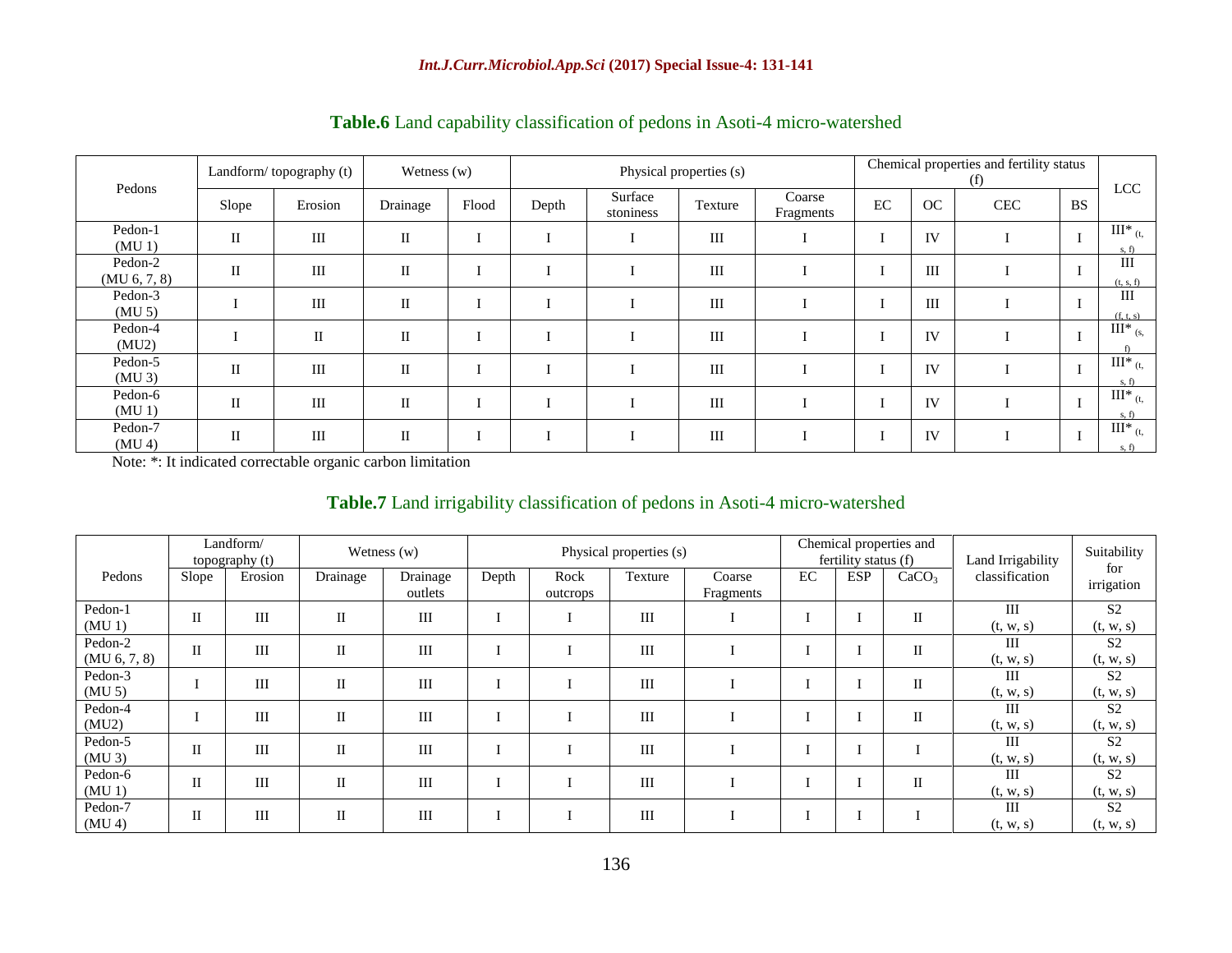# **Table.8** Overall land capability and irrigability classification

|                | Land capability classification |                                                                                       |                                                                                           |  |  |  |  |  |  |  |  |
|----------------|--------------------------------|---------------------------------------------------------------------------------------|-------------------------------------------------------------------------------------------|--|--|--|--|--|--|--|--|
| Sl. No         | Land capability sub-class      | Interpretations                                                                       | <b>Mapping Units</b>                                                                      |  |  |  |  |  |  |  |  |
| $\mathbf{1}$   | III fts                        | Moderately good land (Drainage,<br>fertility, pH and soil physical condition          | HMN1mB2, HMN2mB2g1, AST1mB2Cag1,<br>MNS1mB2, MNS3mB2, MNS4mB2 and                         |  |  |  |  |  |  |  |  |
|                |                                | as limitations)-good for cultivation                                                  | AST2mB2                                                                                   |  |  |  |  |  |  |  |  |
| $\overline{2}$ | <b>IIIsf</b>                   | Moderately good land<br>(Limitation of fertility, pH and soil<br>physical condition). | MNS2mB2Cag1,                                                                              |  |  |  |  |  |  |  |  |
|                |                                | Land irrigability classification                                                      |                                                                                           |  |  |  |  |  |  |  |  |
| Sl. No         | Land irrigability sub-class    | Interpretations                                                                       | <b>Mapping Units</b>                                                                      |  |  |  |  |  |  |  |  |
| 1              | III tws                        | Suitable for irrigation using stream<br>water                                         | HMN1mB2, HMN2mB2g1, AST1mB2Cag1,<br>AST2mB2, MNS1mB2, MNS2mB2Cag1,<br>MNS3mB2 and MNS4mB2 |  |  |  |  |  |  |  |  |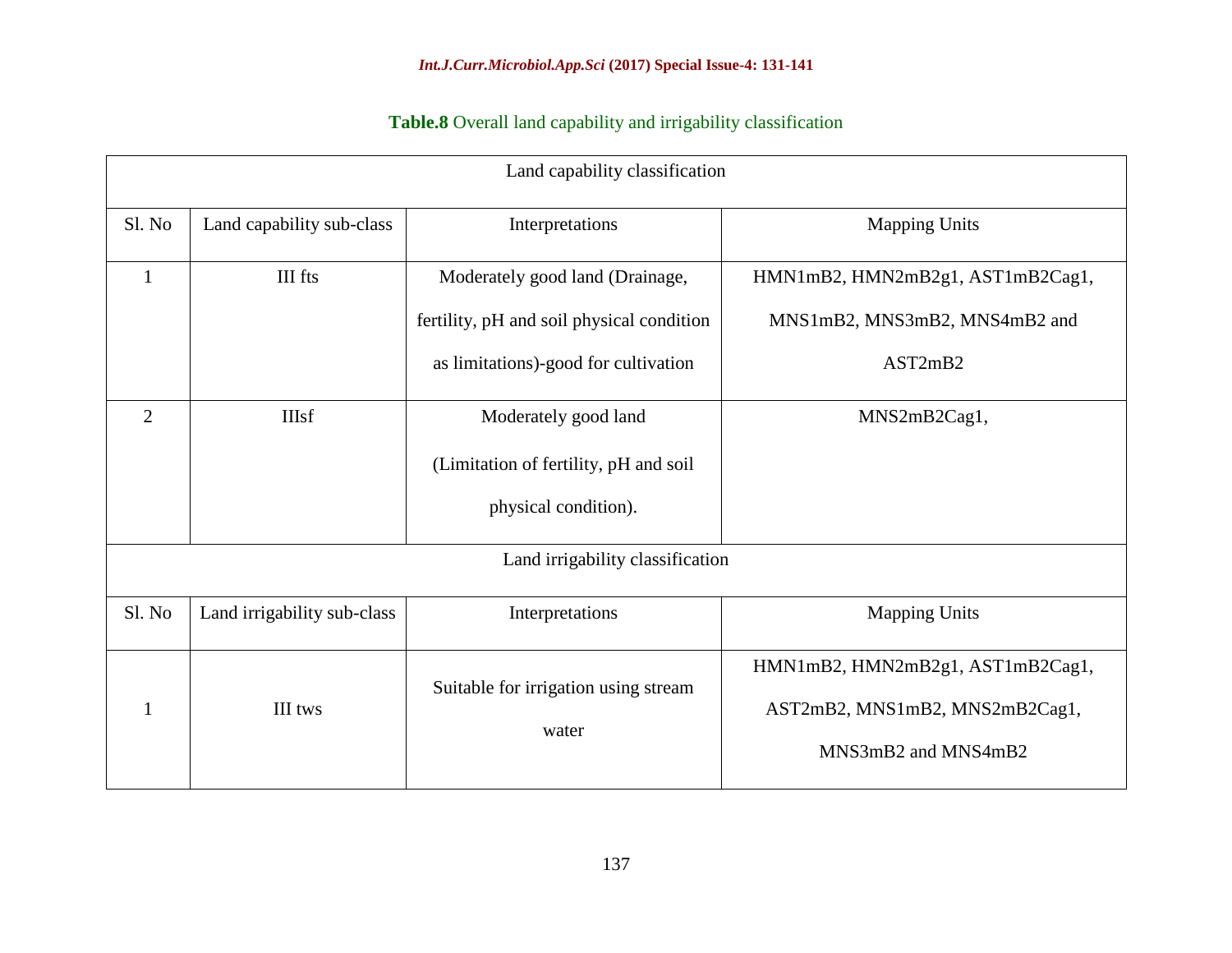

**Fig.1** Location of Asoti-4 micro-watershed in Ron *taluk* of Gadag district

**Fig.2** The IRS-P6-LISS IV satellite image of Asoti-4 micro-watershed

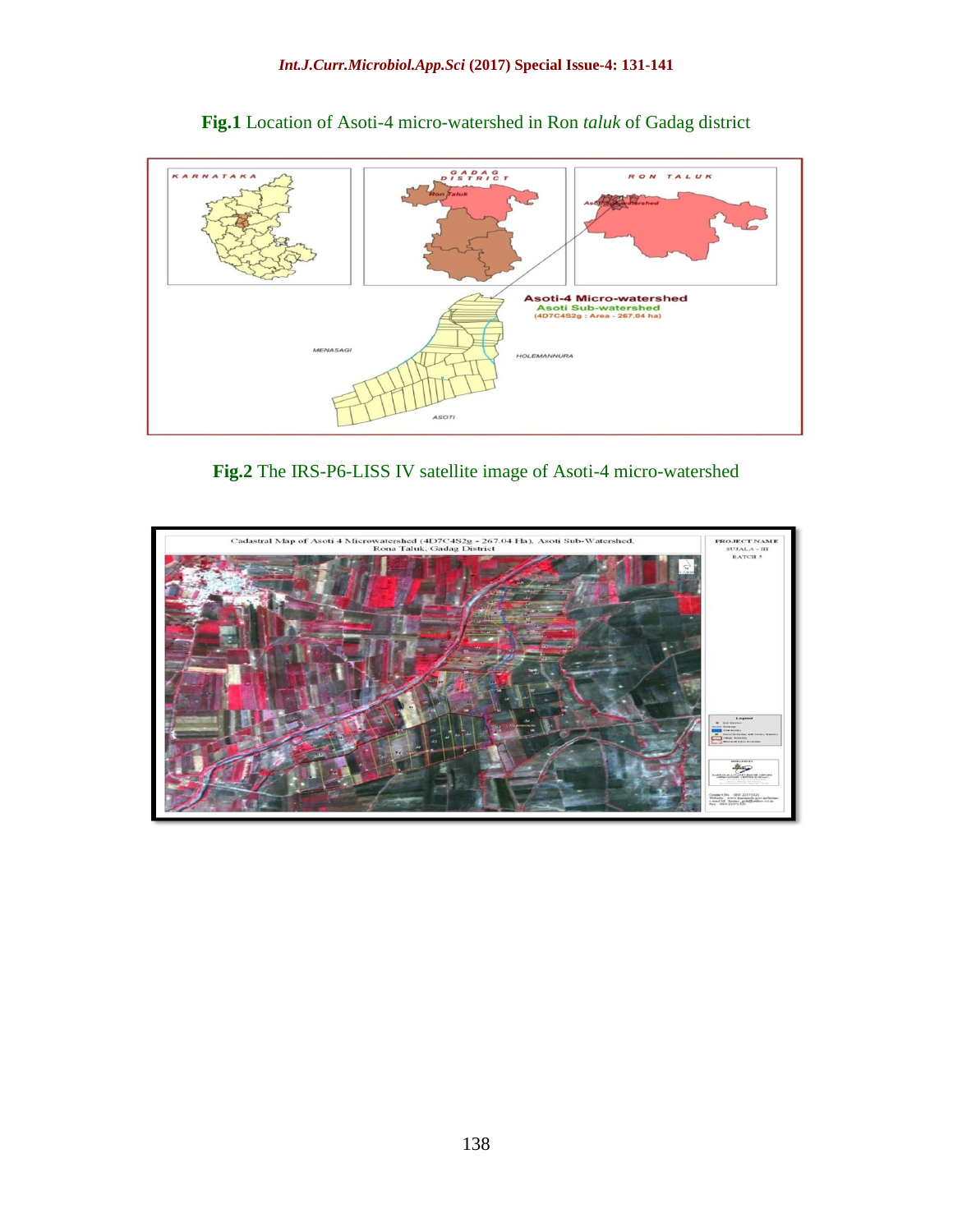**Fig.3** The cadastral base map **Fig.4** Pedon locations

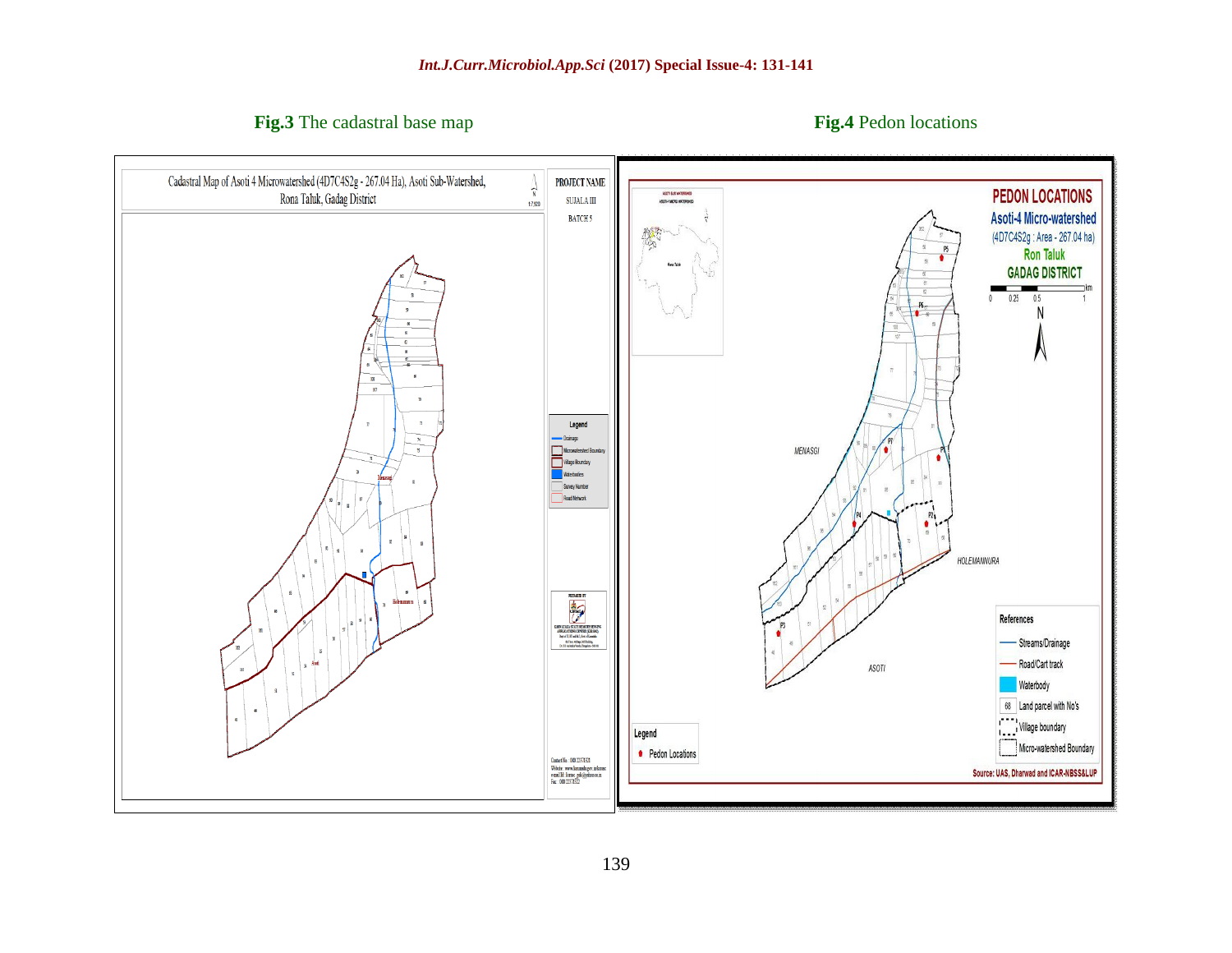*Int.J.Curr.Microbiol.App.Sci* **(2017) Special Issue-4: 131-141**



### **Fig.7** Land Capability Map **Fig.8** Land Irrigability map